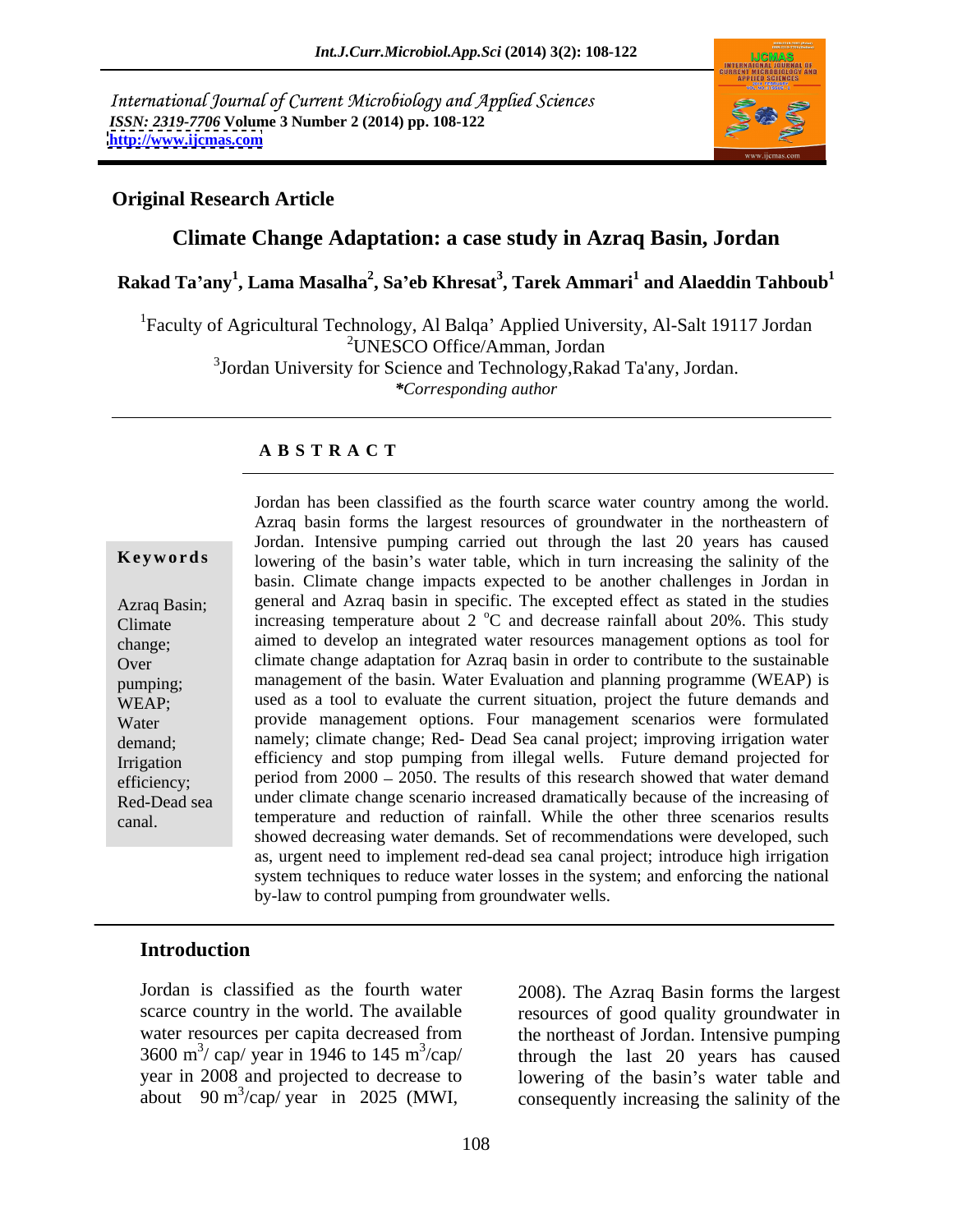basin water. Azraq Basin supplies Amman

The Azraq Oasis is located in the heart of the basin and considered as part of In this study, WEAP model was used as a RAMSAR site in Jordan according to the tool to provide options for integrated water Convention on Wetlands (Ramsar resources management. Both demand and Convention, 1971). The oasis is important supply site was assessed. Four potential for the migratory birds; more than millions management scenarios were proposed and of birds utilize the area during spring evaluated. The result will hopefully provid migration every year. However, the oasis management options and is under severe pressure and ecosystem is in far stage of degradation. The main and decisions makers. The research cause of the oasis deterioration over the investigated the effect of climate change past 20 years is the overexploitation of the on both the annual recharge and the water basin. Therefore In 1994, an agreement between the government and the Royal Scientific Society for Nature Conservation was signed to reverse the pumping of water from the Ministry of Water and Irrigation wells into the Shishan pond, which re-created  $10 - 15$  % of the Shishan  $\overline{A_{2}r_{30}}$  Basin is an extensive inland

depression of more than 40 meters in the  $\frac{12}{12}$ , the stretching from the lava peaks of Jebel north and more than 10 meters in the south, which was originally above ground surface ( $Ta'$ any 1996). The water table has fallen with a rate of 0.6 meter per year and two main springs; Druze and Shishan which was used to feed the Azraq Oasis completely dried. Moreover, the over extraction also led to the deterioration of water quality due to the intrusion of water brine groundwater from the middle aquifer into the shallow aquifer. The absence of legal framework controlling agriculture expansion led to the increase of water pumping from illegal wells by the local famers throughout the past three decades.

Within the current challenges on the water resources in general and in particular on Azraq basin and its surrounding

and Zarqa governorates with about 20 review and foster the water management MCM/Y. The rest amount of abstracted strategies and policies to optimize the use water is extracted by the farmers, and used of the limited water resources as well as for domestic uses in the basin area. improving the agriculture and irrigation ecosystem, raised the urgent need to efficiency.

> management options and recommendations to be used by the policy table of the basin aquifers.

### **Materials and Methods**

### **Location of the study area**

marches.<br>drainage system lying in the steppe and The intensive pumping has caused a desert to the east of Amman (Figure .1).<br>The basin covers over 12,710 km<sup>2</sup>, Azraq Basin is an extensive inland desert to the east of Amman (Figure .1).<br>The basin covers over  $12,710 \text{ km}^2$ ,  $\overline{2}$ The basin covers over  $12,710 \text{ km}^2$ , stretching from the lava peaks of Jebel Druze in southern Syria to the Wadi Sirhan in northern Saudi Arabia. This basin is situated between 250 to 400 E and 055 to 230 N (according to Palestine Grids). Azraq oases lies at its center and were formed around copious springs and an extensive playa lake which fills after winter storms (MWI, 2009).

> Azraq Basin is a depression surrounded by hilly relief, and consequently all water resources drain in mudflat of Qa'a Azraq at an average elevation of about 500 m above sea level. Slopes in the basin are gently with an average slope of 1 % except in the north where gradient increase to 3%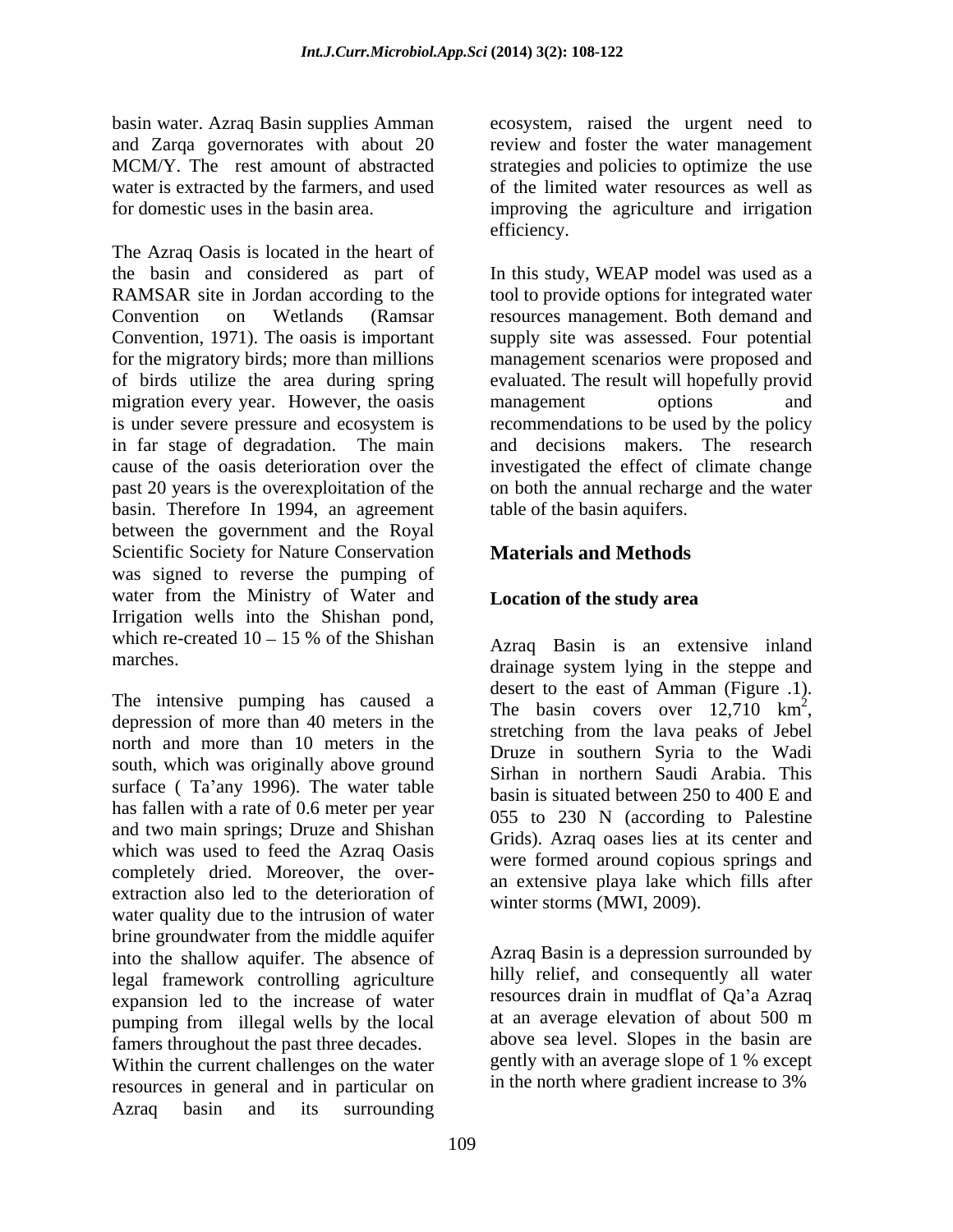

**Figure.1** Location map of Azraq Basin, (Source: Abdulla, and Al-Omari, 2008)

**Table.1** Major Units of the Shallow Aquifer in the Azraq Basin Area

| Age                  | <b>Formation</b>    | Lithology                           | Thickness (m) Potentiality |           |
|----------------------|---------------------|-------------------------------------|----------------------------|-----------|
| Recent<br>Quaternary | Alluvium            | Sands                               | $0 - 20$                   | Aquifer   |
| Late Tertiary        | <b>Basalt</b>       | Basalt                              | $0 - 400$                  | Aquifer   |
| Late Eocene          | Um Qirma<br>(B5)    | Weathered<br>Limestone              | $0 - 15$                   | Aquifer   |
|                      | Wadi El<br>Shallala | Marl and Chalk                      | 160-430                    | Aquiclude |
| Mid Eocene           | Um Rijam            | Argillaceous<br>silcified Limestone | 170-300                    | Aquifer   |
| Early Eocene         | Muwaqqar            | Marly limestone                     | $>100$                     | Aquiclude |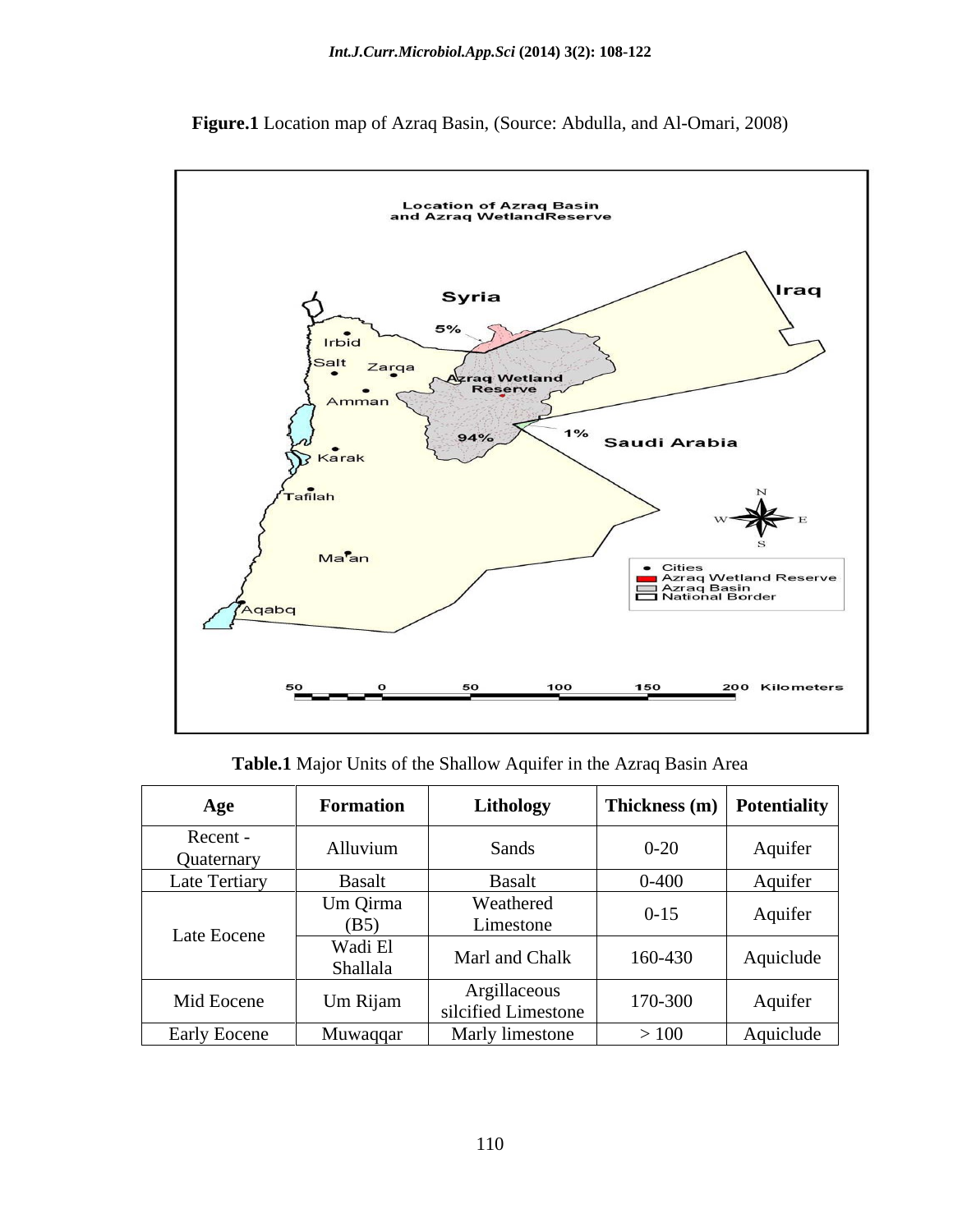(Ta'any 1996). All wadis drain into the with relatively low slops. Intermittent flow in the wadis occurs in the winter and evaporates within few months (El Naqa,

### **Model Description**

WEAP model (Water Evaluation and physical processes included, but with a WEAP has been developed by the Boston Meteorological Department, Royal Center of the Stockholm Environment Scientific Society for Nature Institute in the USA. (WEAP, 2009).

The design of WEAP is guided by a and Agricultural Organization (FAO). The number of methodological considerations: collected data include water use; ground an integrated and comprehensive planning water abstraction and use; monthly rainfall framework; use of scenario analyses in and long term average precipitation; understanding the effects of different agricultural data include irrigated areas development choices; Demand- and water requirements for crops and management capability; Environmental assessment capability; and Ease-of-use. In order to evaluate water demands and situation in Azraq Basin as well as provide options for the integrated water resources Current account were developed, the year management in the basin, Water 2000 was identified as the current year Evaluation and Planning Software account. All the needed data were inserted (WEAP) was used. The methodology to the model. Reference scenario consists of the following four main steps:

activities. These include review of the main current and potential challenges. and stop pumping from illegal wells. Key Most of the previous studies were assumptions were identified and assessed.collected and addressed both in term of

in the surrounding area of Syrian border water quality and quantity in Azraq Basin mudflat of Azraq depression are application. Moreover, the current water characterized by wide shallow flow-beds management strategies, policies and plans drains into the depression, where it (GCMs) for Azraq Basin was reviewed 2010). consideration for identifying the major and previous studies for using WEAP were collected and reviewed. The limited available Global Circulation *Models* and the impacts were taking into challenges. The contract of the contract of the contract of the contract of the contract of the contract of the contract of the contract of the contract of the contract of the contract of the contract of the contract of th

### **Data collection**

Planning System) is a water allocation Required data were collected from the model at river basin scale with limited relevant institutions such as Ministry of very strong focus on scenario analyses. Agriculture, Statistic Department, Jordan Water and Irrigation, Ministry of Meteorological Department, Royal Scientific Society for Nature Conservation, International Union for Conservation of Nature (IUCN) and Food population growth rate.

### **Building the Model**

**Current Situation analysis:** 2001 – 2007 to ensure that the system data This activity formulates the baseline observed operation of the system. Four information and corner stone for later scenarios were formulated namely, climate situation of Azraq basin and identify the efficiency; red – dead sea canal project to the model. Reference scenario established from 2000 to 2050. The module were validated and calibrated for  $2001 - 2007$  to ensure that the system data and assumptions accurately reflect the change; improve irrigation water and stop pumping from illegal wells. Key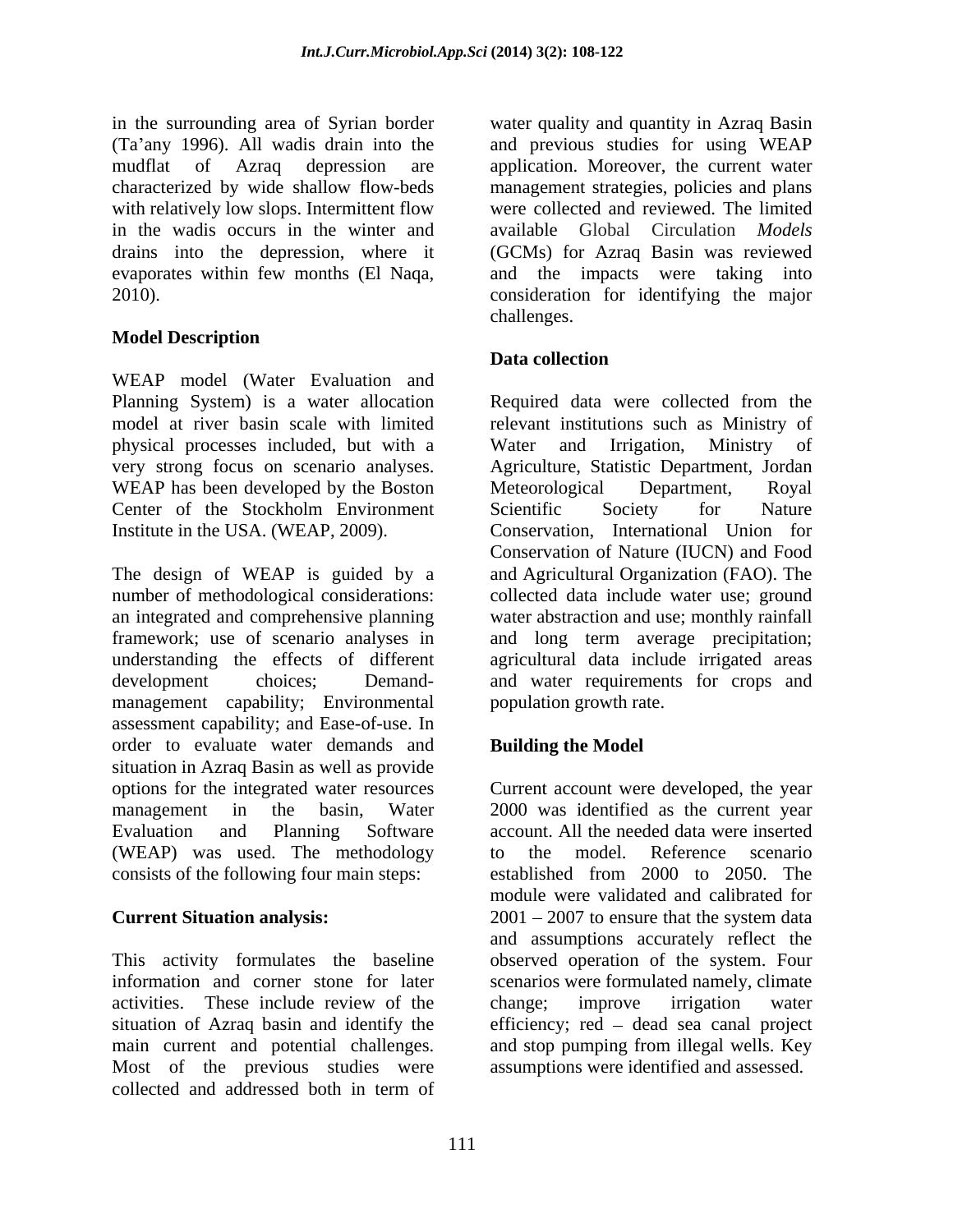Different scenarios were formulated and Formation. The groundwater flow is from form of tables and figures. Comparative analyses were finalized and set of

Ground water aquifers in Jordan were divided into three main hydraulic complexes (MWI, 2009). These main aquifer complexes are, the Shallow Aquifer System (Upper Aquifer) addition and additional additional problem and Aquifer comprising Quaternary and Tertiary Formations (Basalt, Rijam and Sirhan); the Upper Cretaceous (Middle Aquifer outcrop in the western part of the basin. System) Amman Wadi Sir Hydraulic Complex; and the Deep Sandstone (Lower Aquifer System), Kurnub and Disi Hydraulic Complex. The main aquifer systems of the Azraq Basin are shown in Table.1 (WAJ, 2004). is currently under the threat of salinization

The Upper (Shallow) Aquifer and the Middle Aquifer Systems are separated by the Muwaqqar (Aquiclude) Formation (B3). The Upper Aquifer System is an unconfined aquifer and forms the major aquifer of the Azraq Basin. The aquifer<br>
Water Abstraction consists essentially of four different members partly separated from each other<br>Amman Water Sewerage Authority by low permeability layers partially connected. These are Quaternary in 1982 at rate of 1.5 MCM/yr. In 1982, sediments, Basalt, Shallala (B5) and Rijam (B4). Two major groups of springs were existed in the central part of the Azraq Basin comprising the main discharge outlets of the Shallow (Upper) Phreatic

basin to the north and ends up in the

**Formulate the management options and**  highlands of Syria. The basalt is **recommendations** *recommendations hydraulically connected to the underlying* operated. The findings were illustrated in north towards south and the groundwater recommendations and management 2005). The upper aquifer system is under options were developed and discussed. water table condition. The depth to the **Hydrogeology** the center of the oasis to 400 m in the calcareous rocks of the B4 (Rijam) Formation. The groundwater flow is from moves from all directions towards the Azraq depression, (Bajjali and Hadidi, ground water table is from few meters in the center of the oasis to 400 m in the northern catchment area.

> The Middle Aquifer System, locally known as Amman/Wadi Sir (B2/A7) Aquifer System. This aquifer is a confined aquifer due to aquiclude bituminous marl of the (B3) formation. The aquifer system underlies the Upper Aquifer System and The Amman Formation (B2-Aquifer) is composed of chert, chalk and limestone.

> The upper shallow fresh water basalt aquifer (i.e. the target aquifer of this study) due to overexploitation, the middle limestone brackish water aquifer (600 to 15,000 mg/l) of ages more than 30,000 years and the deep sandstone aquifer which has low yields and poor quality water, (WAJ, 2004).

### **Water Abstraction**

Aquifer. 24 MCM/yr. which is equal to 25 % of The basalt extends from the center of the abstraction by private wells increases by Amman Water Sewerage (AWSA) starts to pump water to Amman AWSA starts pumping to Amman and Zarqa for domestic use by drilling 15 wells located in the northern part of Azraq Oasis. Municipal abstractions have been constant since 1983, and range from  $23 -$ 24 MCM/yr. which is equal to 25 % of Amman's drinkable. However, agricultural abstraction by private wells increases by the year and currently consumes more than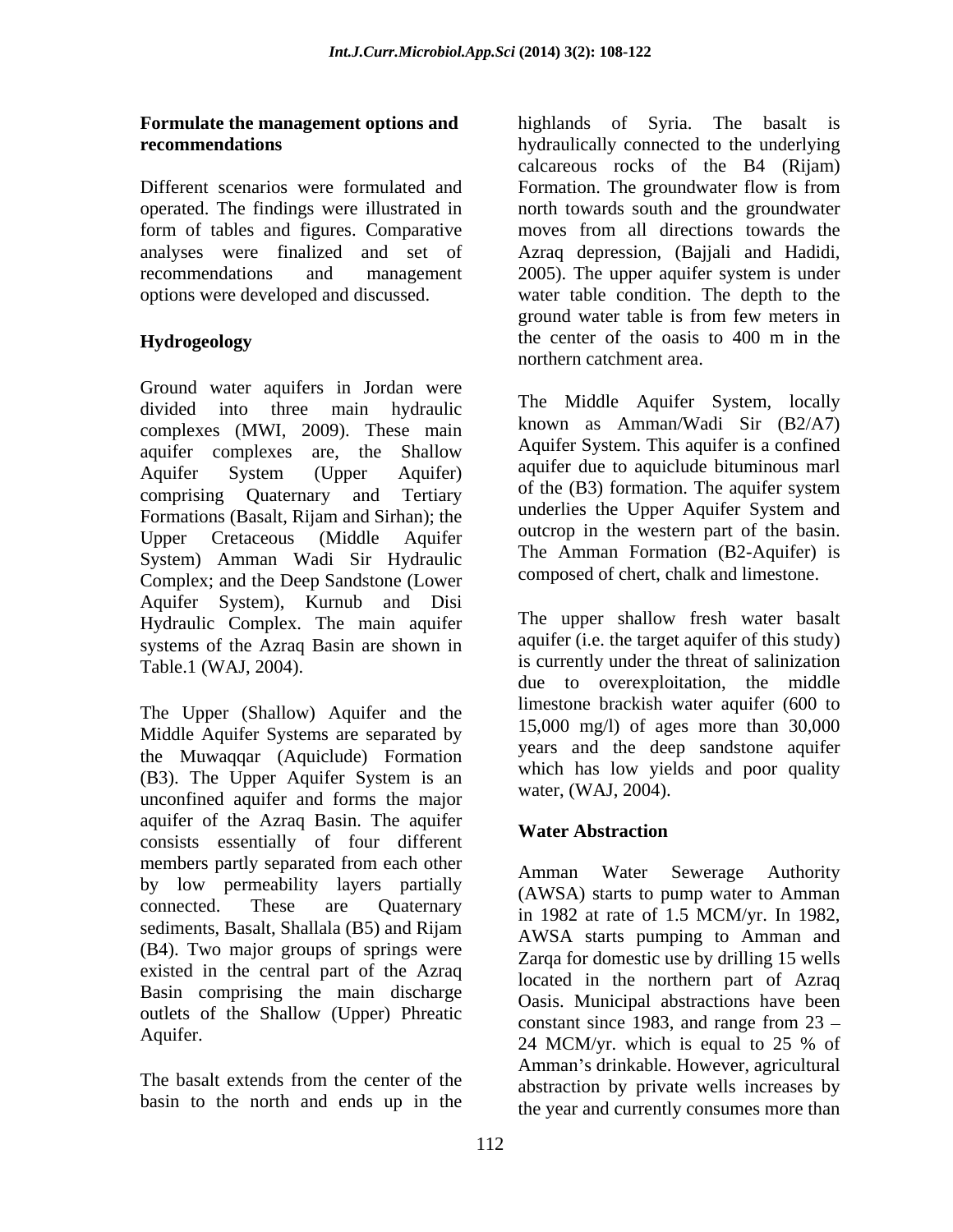55% of the total abstracted water as shown area, one was considered in the north and in Table .2. The main groundwater abstraction from private wells takes place nodes are presented in green circular. The from April to October each year. Azraq catchments simulate run off to the wadis Basin suffers from groundwater over-<br>through the effective precipitation abstraction by around 250 % of its safe parameter that allows a percentage of yield (MWI, 2009). precipitation to bypass evapotranspiration.

### **WEAP model Setting for Azraq Basin**

WEAP applications include several steps; the study area set up; time frame, spatial simulated water infiltration from boundary and identifying demands and supply sites. The first step in identifying the temporal scale is to identify the current year account, that's mean the actual water demand and the actual available water resources that currently exist in the system and represent the base year of the model. The current year consider as the data sets for all scenarios developed. Current year account provides a snapshot of actual water demands and supplies for the basin.<br>Scenarios were constructed and evaluated Scenarios were constructed and evaluated close matching between the theoretical and consisting of alternative sets of actual pround water vield assumptions.

WEAP schematic developed as shown in figure 2, showing all components needed in the models; water supply resources  $\&$  are illegal groundwater wells constructed demand sites and catchments. The model by the farmers (MWI 2009). Ministry of consists of two main ground water resources that are connected to five demand sites by transmission links. Two catchment areas were considered in this by police, representatives from Ministry of model. Detailed description of the model Interior and Department of Land and components are mentioned below: Survey.

Groundwater is the main resource Water Demand Sites supplying Azraq basin, mainly (B4 and Basalt aquifers). The ground water in the model represented by green square nodes as shown in Figure 2. The maximum  $\alpha$  as the following: withdrawal from the groundwater was<br>considered from the MWI files and data considered from the MWI files and data

The model is divided to two catchments

the second in the south. The catchment through the effective precipitation The wadis are modeled with blue arrows and they are connected to the groundwater aquifers with blue arrows and they are connected to the groundwater aquifers to simulated water infiltration from catchments to the ground water.

Infiltration rate used as calibration parameters due to the absence of constant flow in Azraq basin, the infiltration rate ranges from 4% to 1.5 %. The effective precipitation was adjusted in order to minimize the gap between the WEAP calculated groundwater recharge and the estimated recharge from Ministry of Water and Irrigation records. The results showed actual ground water yield.

### **Water Supply sites**

More than 500 wells out from 1430 wells are illegal groundwater wells constructed Interior starts now to monitor these wells and gave the order to terminate these wells with the help of a committee represented Survey.

### **Water Demand Sites**

Five demand sites were considered in this model and presented in red nodes (Fig. 2) as the following:

base.<br>
Azraq Domestic site Domestic water demand sites were divided into three categories: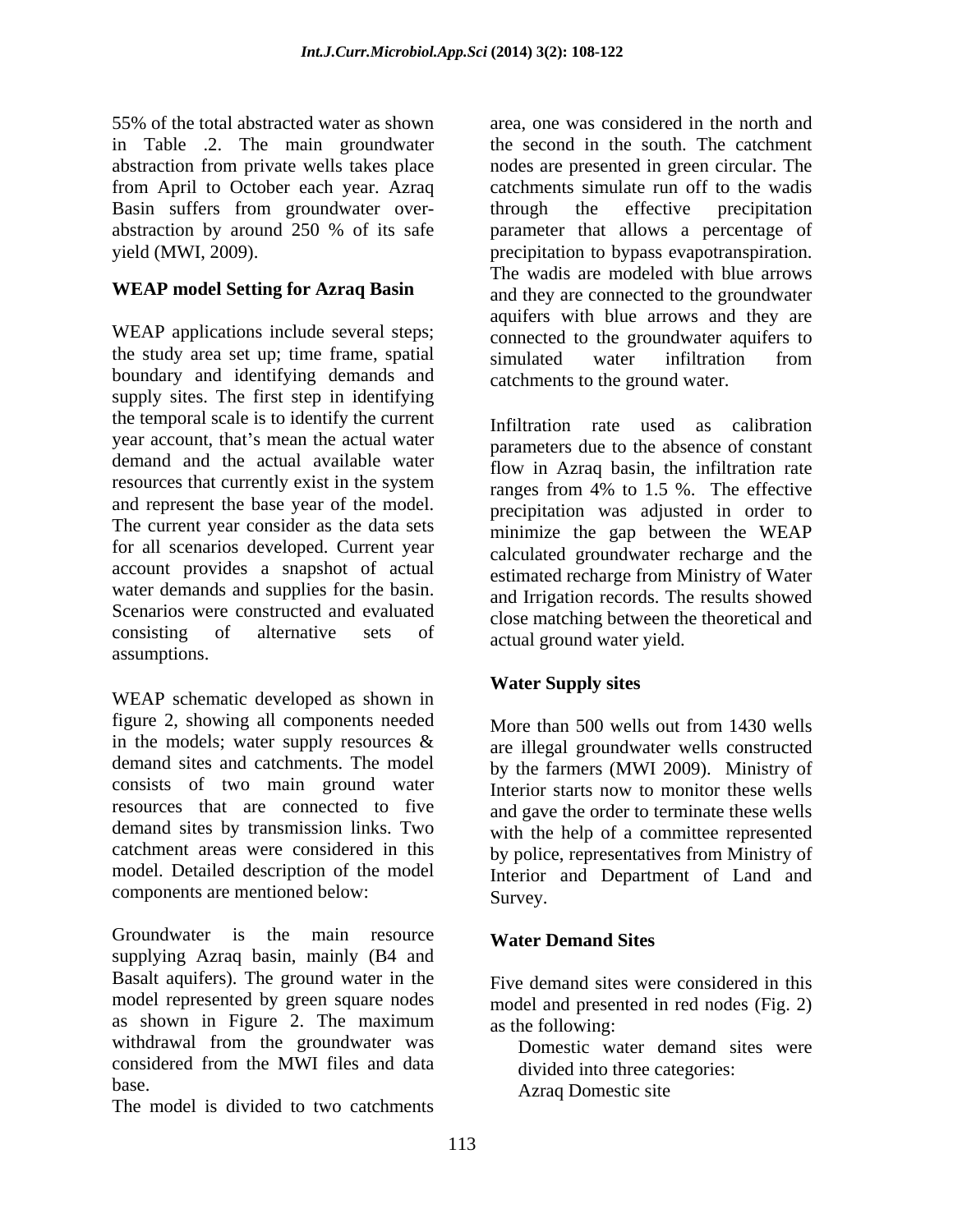demand site loses rate is affected by the irrigation efficiency which equal to 70 %. The demand sites are linked with the supply sites with transmission links showed in green arrows. The average pumping rate from Azraq

Azraq, Mafraq and Amman demand sites are considered as domestic sites. The domestic uses in Azraq relatively low comparing to Amman and Mafraq due to the low population rate. The total water abstraction rate for domestic use equal to 23 MCM, The average water use catchment nodes are presented in green considered in the model as per capita rate except for Amman demand site which to the wadis through the effective represent the water transmitted from the precipitation parameter that allows a basin to greater Amman is about 17 MCM bercentage of precipitation to bypass per year. While Mafraq and Azraq demand evapotranspiration. The wadis are modeled site represent the amount of water<br>consumed yearly per capita, which is equal consumed yearly per capita, which is equal the groundwater aquifers with blue arrows

Due to the low rainfall rate in Azraq, Model Calibration and validation agriculture mainly depends in irrigation water. The net irrigation requirement for the cultivated crop is very high. The return  $\frac{1}{200}$  for the years from 2001 - 2007. value for water consumption is very low. consumption sector from Azraq Basin which consumes more than 65 % of the ranged from 4% to 1.5 %. The effective total water supplies (MWI, 2008). The cultivated area in 2000 was 2736 ha

Mafraq Domestic site and is expanded to 8425 ha by 2009 Amman Domestic site (MWI, 2009). The major crop pattern Agriculture Demand cultivated in Azraq are, Olive, grapes, Azraq Oasis Demand vegetables and field crops. The crop The consumption rate for all demand sites water and water productively is very low. are considered to be 100 % due to the lack An urgent need to review cropping pattern of water treatment plant. The leakage from and water valuing is one of the major the distribution network is considered to option will contribute to the sustainable be very low with zero effect of the and effective use of the water in Azraq consumption rate. While the agriculture basin. Table.3, shows the percentage of pattern in the basin is highly consuming An urgent need to review cropping pattern cultivated areas by crops.

### **Azraq Oasis Demand site**

**Domestic Demand Sites** extending the sear. The total area of the oasis is about basin to the oasis is around 1.5 MCM per 7372 hectare (ha).

### **Catchments area**

to 31.1  $m^3$  per capita per year. and they are connected to the groundwater Agriculture **Demand Site the catchments to the groundwater**. The model divided the basin into two catchment areas, the first one is in the north and the second is in the south. The circular. The catchments simulate runoff percentage of precipitation to bypass with blue arrows and they are connected to aquifers to simulate water infiltration from

### **Model Calibration and validation**

Agriculture sector is the main water parameters due to the absence of constant The model was calibrated and validated for the years from  $2001 - 2007$ . Infiltration rate used as calibration flow in Azraq basin, the infiltration rate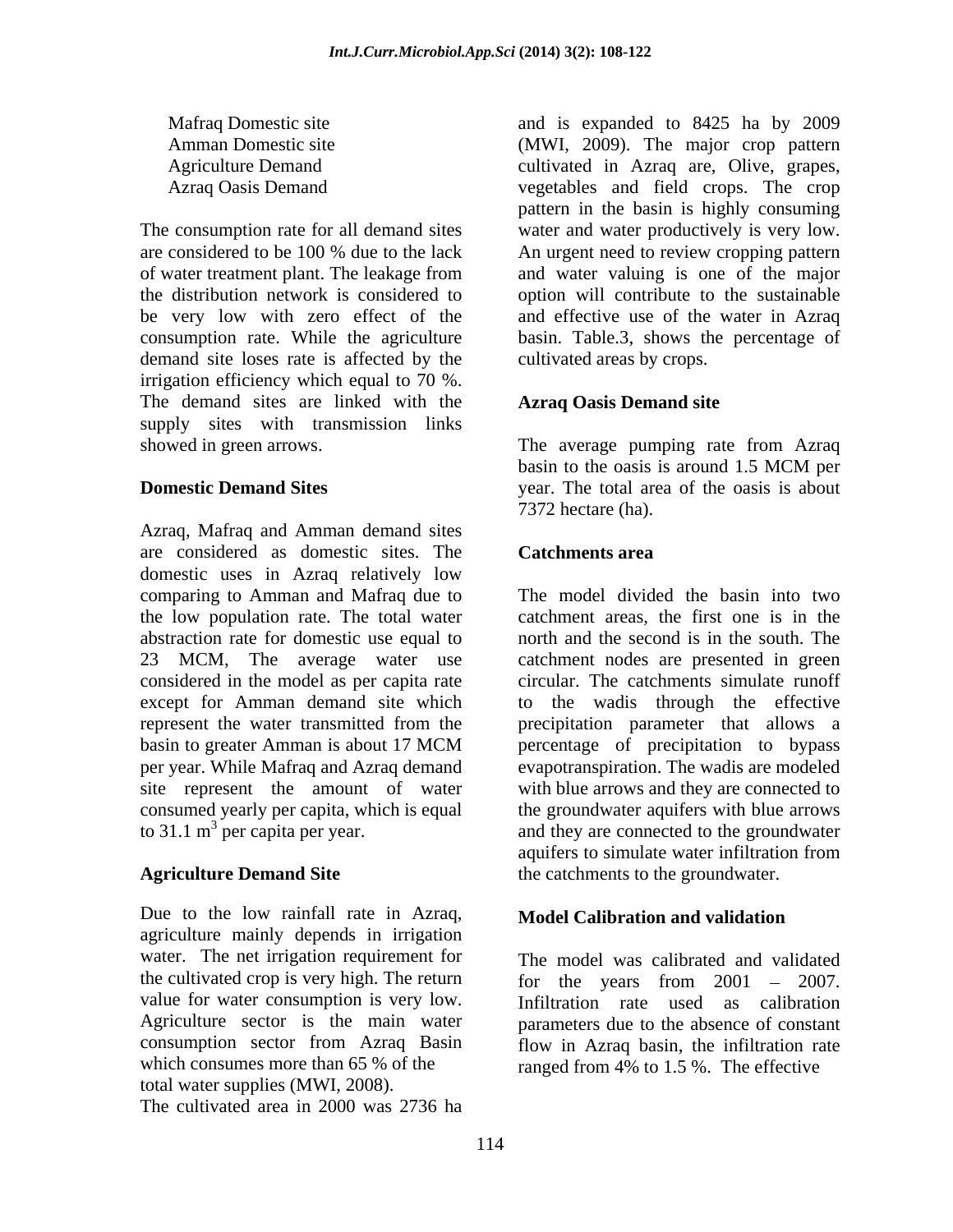|                    |                     |                   | Abstraction $(m^3)$ |                 |              |
|--------------------|---------------------|-------------------|---------------------|-----------------|--------------|
| Governorates       | <b>Domestic Use</b> | <b>Irrigation</b> | <b>Industrial</b>   | <b>Pastoral</b> | <b>Total</b> |
| Amman              | 1777699             | 1379664           |                     | 27643           | 3185006      |
| Mafraq             | 5111725             | 8017452           | 24096               | 61842           | 13215115     |
| Zarqa              | 17072569            | 19913136          | 299088              | 55359           | 37340152     |
| <b>Total</b>       | 23961993            | 29310252          | 323184              | 144844          | 53740273     |
| Percentage $(\% )$ | 44.6                | 54.5              | 0.6                 | V.J             | 100.0        |

| Table.2 Water | er Abstraction from Azrag by Governorate and Sectors (MWI,<br>(1, 2009) |  |
|---------------|-------------------------------------------------------------------------|--|
|               |                                                                         |  |

## **Figure.2** WEAP Model Scheme for Azraq Basin



### **Table.3** Percentage of cultivated areas by crops in Azraq Basin.

| Crop Pattern |                                  | Area in hectare (ha) Percentage of Cultivated Areas by crops |
|--------------|----------------------------------|--------------------------------------------------------------|
| Olive        | $\overline{\phantom{a}}$<br>133. | 87.04                                                        |
| Grape        | .60 <sup>0</sup>                 |                                                              |
| Vegetable    |                                  |                                                              |
| Field Crops  |                                  |                                                              |
| <b>Total</b> | 8425                             | TÛ.                                                          |

### **Figure.3** Groundwater recharge in Azraq Basin

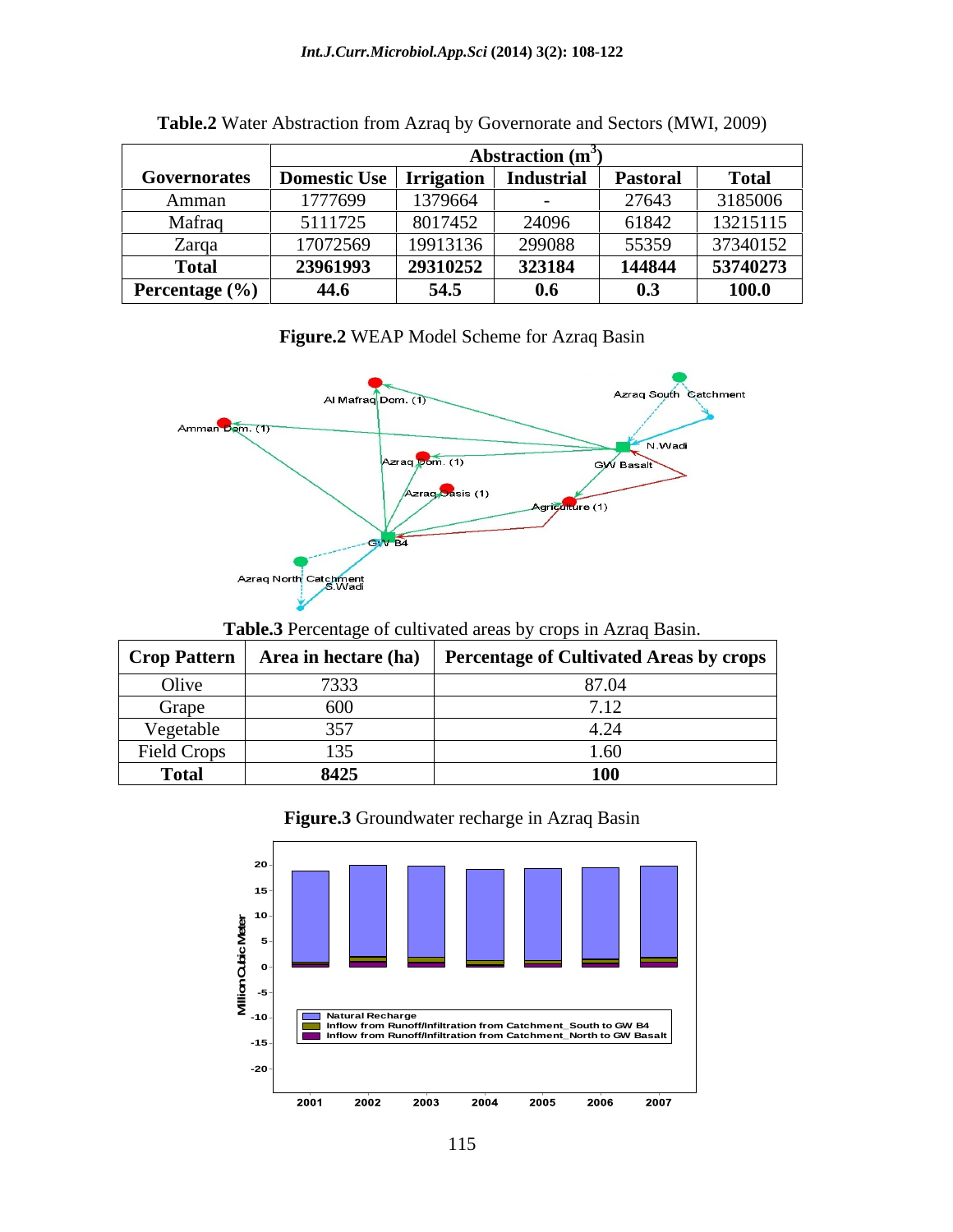precipitation was adjusted in order to future the future projection from 2001 minimize the gap between the WEAP calculated groundwater recharge and the estimated recharge from Ministry of Water and Irrigation records. The results showed

Developing scenarios defined as tool able from 42.9 MCM to 89.2 MCM in 2050 as to predict how a future system might evolve over time in particular setting conditions and policy and management

Scenarios were formulated based on the 22.2 MCM in 2000 to 77.2 MCM in 2050. recommendations from the water strategy water supplies sources considered in

Red – Dead Sea Canal Project Figure 5. Improve irrigation efficiency Stop pumping from Illegal wells **Climate Change Scenario** 

(2000) data. It provides us with future

until 2050. The population growth rate used in the reference scenario is shown in Table 4, (Department of Statistic, 2010).

close matching between the theoretical and Azraq population projected to increase actual groundwater yield as shown in from 25711 capita in 2000 to 63473 capita Figure 3. in 2050. Increasing in population leads to **Developing Scenarios** demand for Azraq basin. Results showed conditions. Scenarios considered as the from the Ministry of Agriculture regard to main part of WEAP tool which allows the prediction of agriculture land in Azraq assessing the current situation and basin. Amman demand as well as Azraq predicting the future situation under Oasis demand is constant due to the fix particular management condition. amount pumping from the basin, Figure 4. 2008 2022 and national water master demand while the water supply is constant. plan. Future challenges and the potential Water supply requirement defined as the developing the scenarios. demand site losses, reuse and demand-side Four scenarios established as the management savings are taken into following: account. The results show that water Climate change scenario MCM in 2000 to 97.5 MCM in 2050, increase both water demand and the unmet that the total water demand will increase from 42.9 MCM to 89.2 MCM in 2050 as shown in Table 5. Results also showed that agriculture demand is the same value after 2009, this refer to the lack of data Unmet water demand will increase from 22.2 MCM in 2000 to 77.2 MCM in 2050. This is due to the increases of the water requirement at each demand site, after supply requirement increased from 45.1 MCM in 2000 to 97.5 MCM in 2050, Figure 5.

### **Climate Change Scenario**

Reference scenario represents the future Changes in annual rainfall varied among predication from 2001 to 2050 and regions in Jordan. This suggests that generated from the current year account specific regional factors might play an predications without any management (Freiwan and Kadioglub 2008; MOE, interventions. 2009). A decreasing trend in the annual **Reference Scenario the stations was apparent, which provide** Reference scenario developed using the during the last 45 years. According to current year account data and predicts the assessment of vulnerability and adaptationimportant role in the local climatic trend precipitation by 5-20% in the majority of evidence to a climate change in Jordan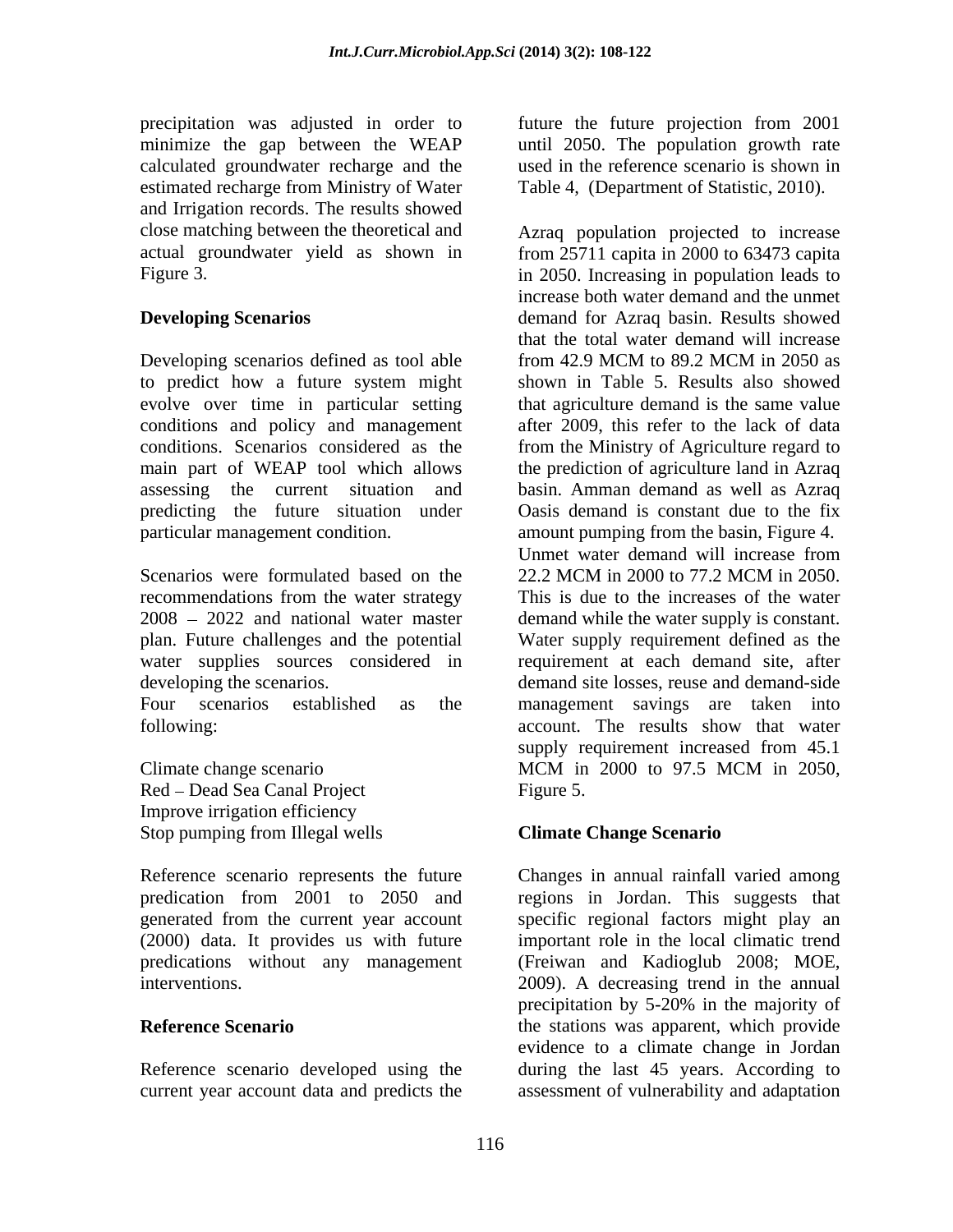The results for Azraq Basin reveal that the supply respectively associated with temperature scenario. scenarios associated with temperature increased by  $2^{\circ}$ C and precipitation <sup>o</sup>C and precipitation decreased by 20%. **Red Dead Sea Canal Project Scenario:**

change on Azraq basin was conducted, lack of data and comprehensive research of the impact of climate change in Jordan implications of climate change in water

Results showed increasing in water demand from 49.2 MCM in 2000 to 96.5 cover the deficit in water demand. MCM in 2050. Water demand under the climate change scenario is higher than The desalination plant will be located water demand under the reference south Dead Sea with production rate of scenario. The comparison between the 850 MCM/Y, about 570 MCM will be water demand under the reference scenario diverted to Amman through conveyance. and under climate change scenario is The project planned to be implemented in shown in Figure 6. The unmet demand 2022. This project will satisfy the water increased under climate change scenario to demand for Amman, therefore, pumping 89.9 MCM comparing to 77.6 under the from Azraq basin will be reduced of 17 reference scenario. Figure 7 Shows the MCM which could be used to met the deficit of 12.3 MCM between the unmet other water demands site without exceed demands under both reference and climate change scenario.

in all demand sites except for Amman demand site since water pumped as bulk of

to climate change on water resources in 17 MCM from Azraq to Amman. Azraq Basin (Abdulla, et al., 2008) Agriculture demand is the highest water investigated the effect of climate change supply requirement due to high water on both the annual recharge and the water demand for agriculture in addition to the table of the basin aquifer. losses due to evaporation and low irrigation efficiency. Figure 8, shows supply requirement under climate change scenario.

Limited studies on the impact of climate Red-Dead Sea canal project designed to leads to the absence of accurate projection Dead Sea from the shrinking. The in general and in Azraq basin in specific. pipeline to transfer 1900 MCM/Y of water The scenario established in this research pass through Wadi Araba. Sea water will was to assess water shortage and potential be pumped from Gulf of Aqaba to an demand and supplies for Azraq basin. The then flow by gravity to the Dead Sea at scenario built three key assumptions: 400 meters below sea level. The 570 Decrease precipitation by 20 % megawatts of electricity which will be Decrease groundwater recharge by 20 % used to power the initial pumping,<br>Increase evaporation by 20% generate hydrostatic pressure for Increase evaporation by 20% enerate hydrostatic pressure for provide alternative water resources to Amman and in the same time to restore the proposed project is to construct 112 mile elevation of 170 meters above the sea level meters head would generate 550 megawatts of electricity which will be used to power the initial pumping,<br>generate hydrostatic pressure for desalination of 850 MCM/y. Potable freshwater will be delivered to Amman to cover the deficit in water demand.

> 850 MCM/Y, about 570 MCM will be from Azraq basin will be reduced of 17 MCM which could be used to met the other water demands site without exceed the safe yield of the basin.

The water supply requirements increased from 2022 – 2050 after satisfying Amman The model predicted the water demand demand. The results show decreased of water demand under the reference scenario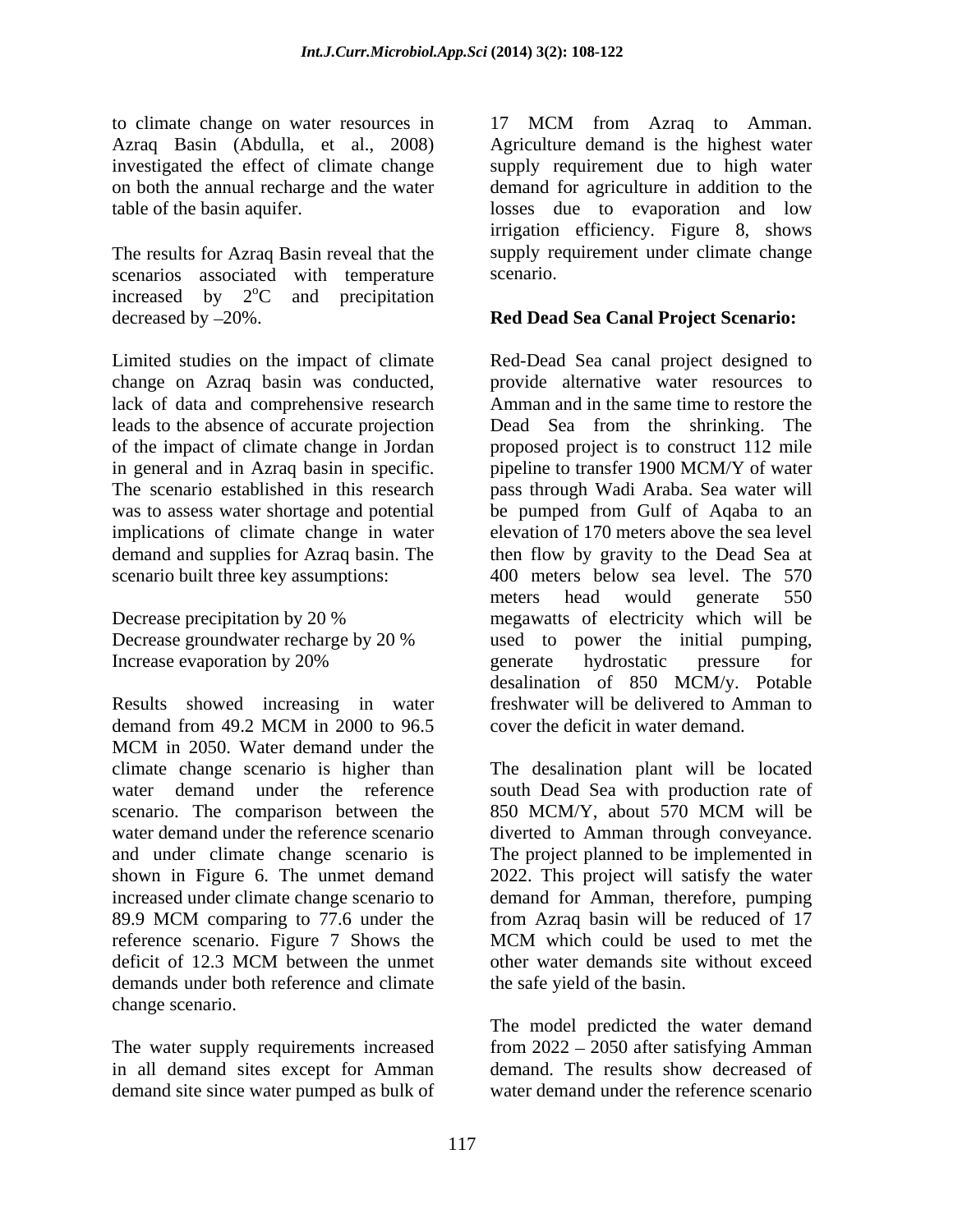Canal project (72.2 MCM) as shown in

# **Improving Irrigation water efficiency**

Agriculture activities in Azraq consider as the largest development sector after the 50%. The supply requirements decreased<br>shrinking of the Salt factory. The most also from 97.5 MCM to 66.2 MCM due to shrinking of the Salt factory. The most also from 97.5 MCM to 66.2 MCM important crops include vegetables, cereals the decrease of agriculture important crops include vegetables, cereals the decrease of agriculture water and fruit trees. According to the Ministry of Agriculture, the cropped area in Azraq region is  $3984 \text{ km}^2$ , which is dependent on These results lead as to consider groundwater. Irrigation system in Azraq is managed by farmers through private consumption from the agriculture sector to owned ground water wells. Improving other sectors such as tourism and owned ground water wells. Improving other sectors such as tourism and irrigation water efficiency is one of the industrial sectors. Decrease in the irrigation water efficiency is one of the main priorities for the government of Jordan. Ministry of water and irrigation formulates intervention policy for the management of irrigation water. Irrigation especially in terms of direct and indirect water policy came after the formulation of benefits. Agriculture consumed 65 % of water policy came after the formulation of Jordan water strategy and in conformity

The supply requirement at each demand site, after demand site losses, reuse and demand-side management savings are **Conclusions** taken into account decreased as shown in

According to (MWI,2009), more than 900 wells were drilled in Azraq, of which 600 wells are illegal pumping wells. Pumping from illegal wells is 55 % from the overall 97.5 MCM. pumping from the basin and directed to the agriculture activities. The absence of specific policy controlling agriculture impacts of the climate change by expansion has led to dangerous spread of identifying three key assumptions, sustainable water use in the future. The temperature by

(89.9 MCM) and the Red – Dead Sea most important reasons behind investment Figure 9. availability of water and low priced land. **Scenario:** effort of WAJ to control the over pumping agriculture are land inheritance, This scenario built on the urgent need of stop the illegal well and on the ongoing from Azraq basin. The pumping for agriculture demand will be reduced to 50%. The supply requirements decreased also from 97.5 MCM to 66.2 MCM due to the decrease of agriculture water requirement as shown in Figure 11.

These results lead as , which is dependent on These results lead as to consider with its long-term objectives. The policy only 2.5 % to the GDP. While considering emphasized on the importance of increase water supply to the industry maximizing overall irrigation efficiency. sector in Azraq basin contributing 20 % to These results lead as to consider management option to convert water consumption from the agriculture sector to other sectors such as tourism and industrial sectors. Decrease in the agriculture productivity of all agriculture crops in Azraq cause low contribution of the agriculture sector to the local economy especially in terms of direct and indirect benefits. Agriculture consumed 65 % of total water supply while it just contributes the GDP and consumes only 3%.

### **Conclusions**

Figure 10 from 97.5 MCM to 84.1 MCM. Reference scenario developed using the **Stop pumping from Illegal wells** Scenario: **Scenario:** According to the Reference scenario, the current year account data and predicts the future projection from 2001 until 2050. projected population will be 63473 capita in 2050. This scenario built on the actual data and considered as the baseline for all scenarios. Supply requirements equal to 97.5 MCM.

agricultural investments threatening reducing precipitation by 20%, increasing The Climate change scenario evaluated the impacts of the climate identifying three key assumptions, temperature by  $2^{o}C$  and reducing  $2^{\circ}$  C and reducing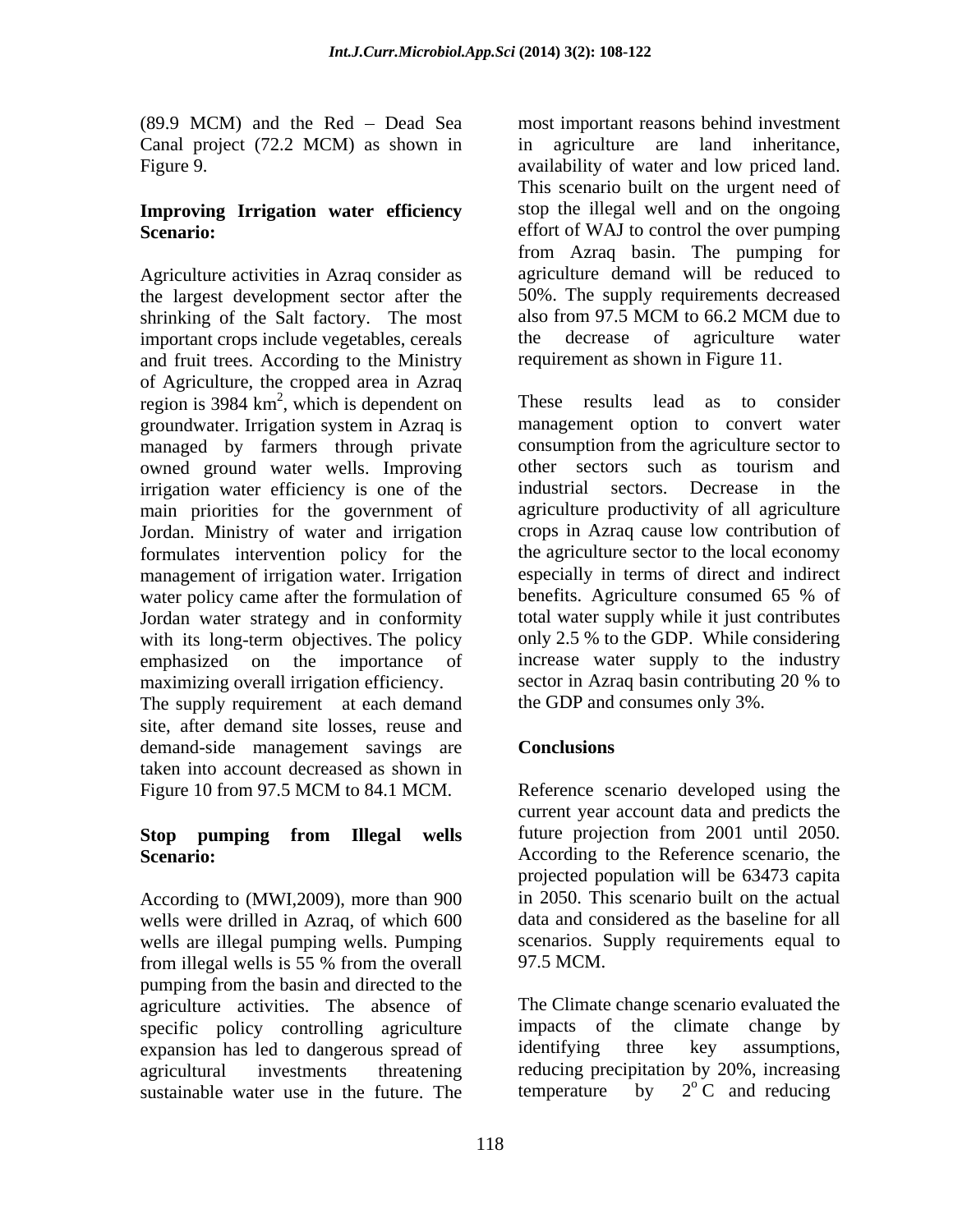| Years         | Growth Rates $(\% )$ |
|---------------|----------------------|
| $2004 - 2005$ | ້⊷                   |
| $2005 - 2008$ | ن. گ                 |
| $2008 - 2015$ | ~∙                   |
| $2015 - 2050$ | $\sim$ . $\circ$     |

**Table.4** Projected Growth rate (%)

**Figure.4** Projected Water Demand under reference Scenario 2000 - 2050 **Scenario: Reference, All months (12)**



**Figure.5** Projected Water Supply Requirement 2000- 2050 in Azraq Basin



**Figure.6** Projected water demand under reference scenario and climate change scenario

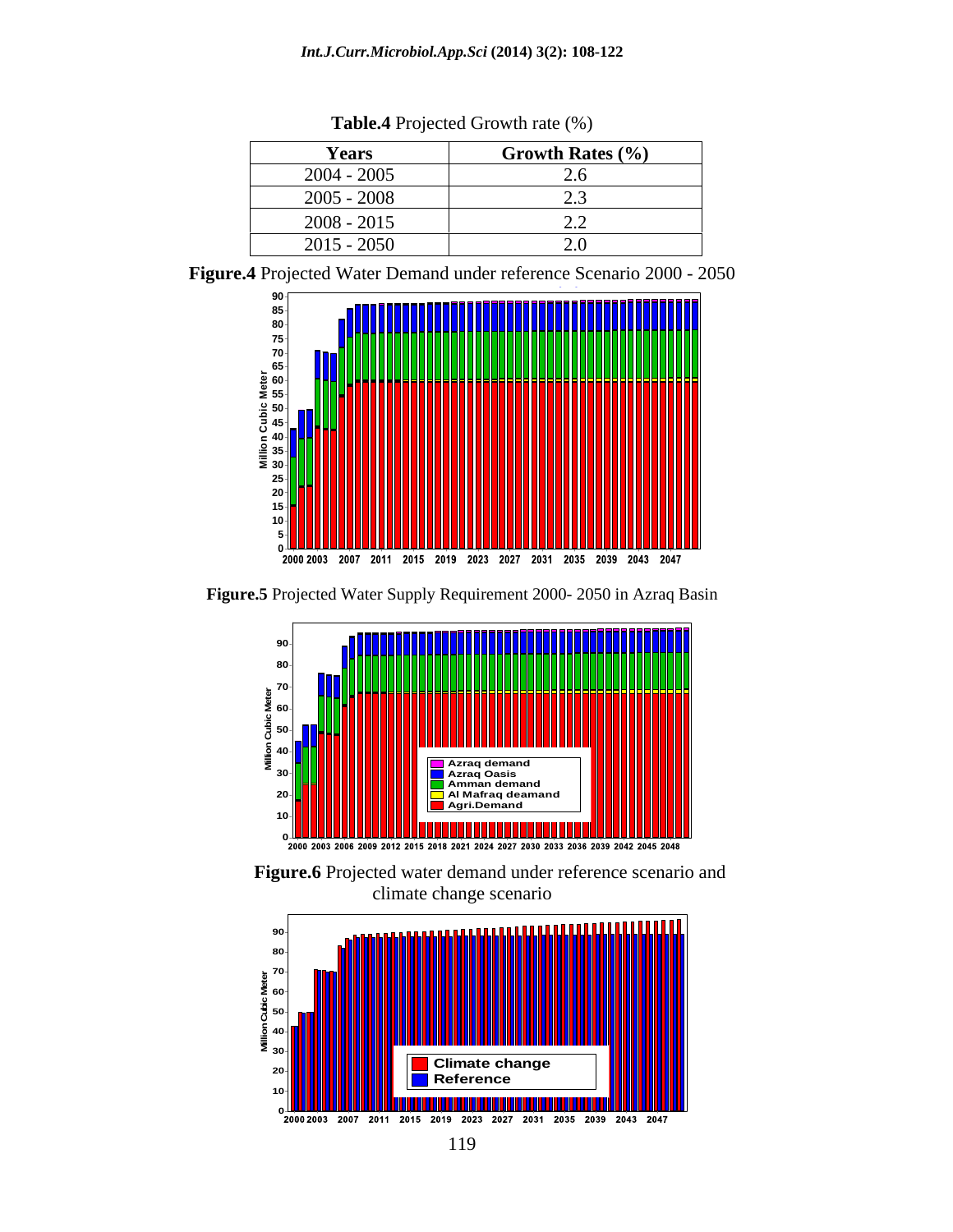**Figure.7** projected unmet demand under climate change scenario and reference scenario



**Figure.8** Supply requirement by demand sites under climate change Scenario



 **Figure.9** Projected water demand under the reference scenario and Red-Dead Sea Canal

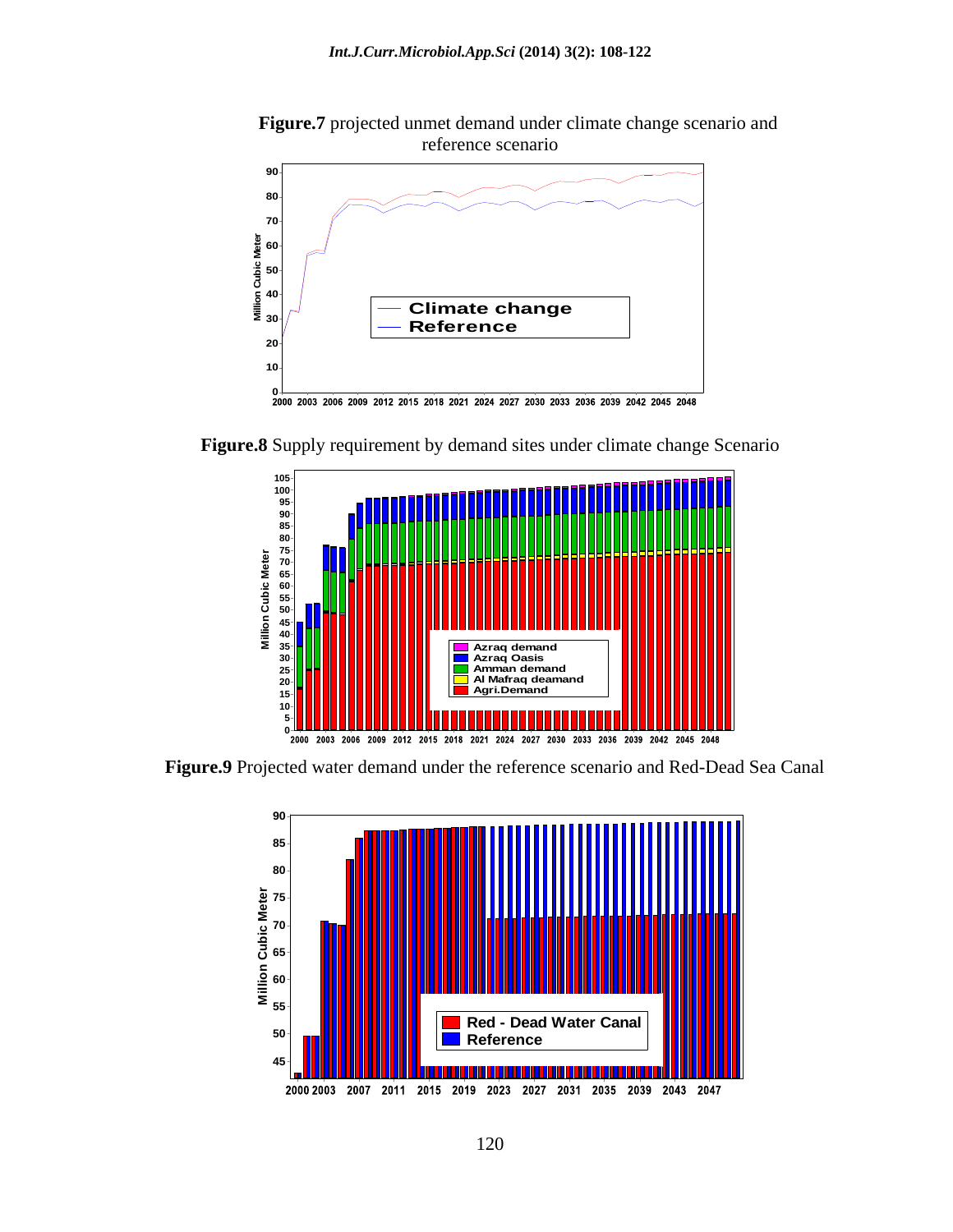



**Figure.11** Supply requirements under both reference scenario and stop pumping from illegal wells.



groundwater recharge by 20%. The scenario showed clear impact of climate supplies for Amman equal to 500 MCM/y. change in water resources in Azraq Basin. This assumption translated in the scenario Water demand increased to 96.5 MCM, by stop pumping 18 MCM to Amman while the unmet water demands increased to 89.9 MCM. Supply requirements groundwater recharge by 20%. The which will contribute for additional water<br>cenario showed clear impact of climate supplies for Amman equal to 500 MCM/y.<br>change in water resources in Azraq Basin. This assumption translated

projection of the alternative water reduced from 64.5 MCM to 51.3 MCM. other demand sites did not affect by the improving irrigation efficiency.

from Azraq basin.

increased with 105.6 MCM for all the Improve irrigation efficiency scenario demand sites expect Amman due to the built on the assumption of reduces the loss bulk pumping from Azraq Basin. in agriculture system by increasing the Red Sea Canal Project Scenario built on unmet water demand for agriculture was Improve irrigation efficiency scenario irrigation water efficiency by 20 %. The reduced from 64.5 MCM to 51.3 MCM. The unmet water for the